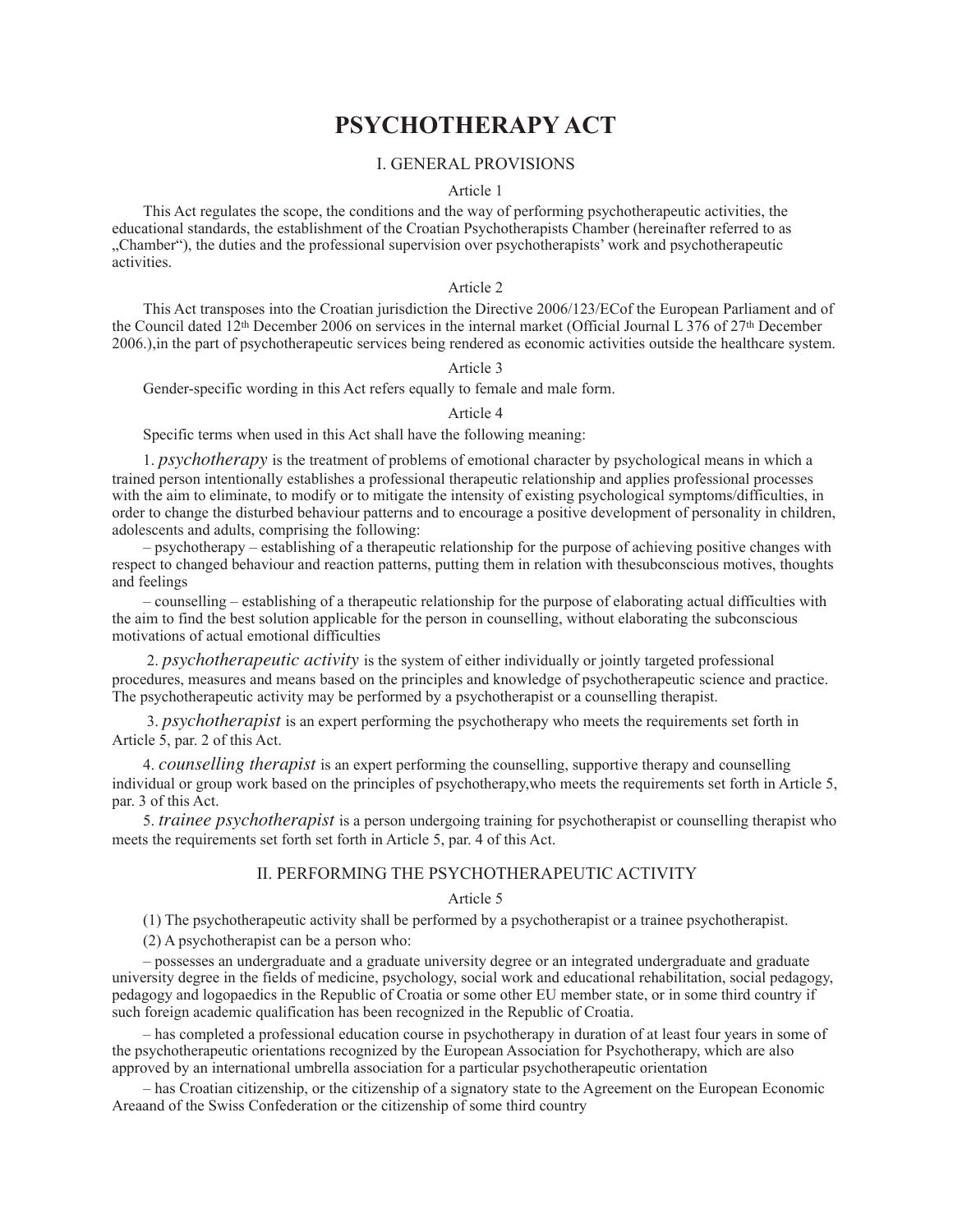– possesses knowledge of the Croatian language, both written and spoken

- is registered in the Chamber Directory
- possesses a permit for independent work (licence).
- (3) A counselling therapist can be a person who:

– possesses an undergraduate professional or a graduate university degree in the fields of medicine, psychology, social work educational rehabilitation, social pedagogy, pedagogy, logopaedics, education and nursing in the Republic of Croatia or some other EU member state, or in some third country if such foreign academic qualification has been recognized in the Republic of Croatia.

– has completed a professional education course in psychotherapy in duration of at least three years in some of the psychotherapeutic orientations recognized by the European Association for Psychotherapy, which are also approved by an international umbrella association for a particular psychotherapeutic orientation

– does not meet the requirements from sub-paragraph 1 of this paragraph, but possesses an undergraduate and a graduate university degree or an integrated undergraduate and graduate university degree in some other field and has completed a course of studies in propaedeutics of psychotherapy

– has Croatian citizenship, or the citizenship of a signatory state to the Agreement on the European Economic Area and of the Swiss Confederation or the citizenship of some third country

– possesses knowledge of the Croatian language, both written and spoken

– is registered in the Chamber Directory

– possesses a permit for independent work (licence).

(4) A psychotherapist or a counselling therapist working with children and adolescents must possess a special additional education on the application of appropriate therapeutic techniques, depending on the child's development phase and problems, as well as the child's relationships with parents and the environment.

(5) A psychotherapist or a counselling therapist working with children and adolescents may perform his activity only based on the previously gathered medical diagnostic documentation and the indication established for the performance of such treatment.

(6) The psychotherapeutic activity cannot be performed by a person with previous convictions for criminal offences against sexual freedom and for criminal offences of sexual abuse and victimization of children.

(7) A trainee psychotherapist can be a person who meets the requirements from paragraph 2, subparagraph 1 or paragraph 3, subparagraph 1 of this Article and who is being trained to be a psychotherapist or a counselling therapist. The programme of the traineeship is defined by the Chamber's by-laws. The traineeship lasts for one year.

(8) By way of derogation from paragraph 2, subparagraph 4 and paragraph 3, subparagraph 3 of this Article, the citizens of third countries can perform the psychotherapeutic activity in the Republic of Croatia in compliance with the regulations governing the work of foreigners in the Republic of Croatia.

(9) The fulfilment of prerequisites from paragraphs 1, 2, 3 and 4 of this Article shall be established by the Chamber in the procedure of granting the licence for independent work in accordance with Article 14 of this Act.

(10) The citizens of the European Union member states and of the Swiss Confederation, as well as the citizens of third countries, must possess the knowledge of the Croatian language at least at the level required for a smooth and necessary communication with the users of psychotherapy service, i.e. level C1 according to the Common European Framework of Reference for Languages

(11) The type of special additional training for work with children and adolescents from paragraph 4 of this Article shall be defined in the regulations passed by the Minister in charge of social welfare.

# Article 6

(1) Psychotherapists and counselling therapists can perform their activity in private practice or on a contractual basis with other legal or physical persons licenced to perform the psychotherapeutic activity.

(2) The psychotherapeutic activity in private practice can be performed jointly by several psychotherapists or counselling therapists (group private psychotherapy practice).

#### Article 7

(1) A psychotherapist referred to in Article 2 of this Act, with residence in another signatory state to the Agreement on the European Economic Area can perform the psychotherapeutic activity on a permanent basis in the Republic of Croatia if he is entered into the relevant register in the Republic of Croatia.

(2) A psychotherapist referred to in Article 2 of this Act, with residence in another signatory state to the Agreement on the European Economic Area can perform the psychotherapeutic activityalso on a temporary or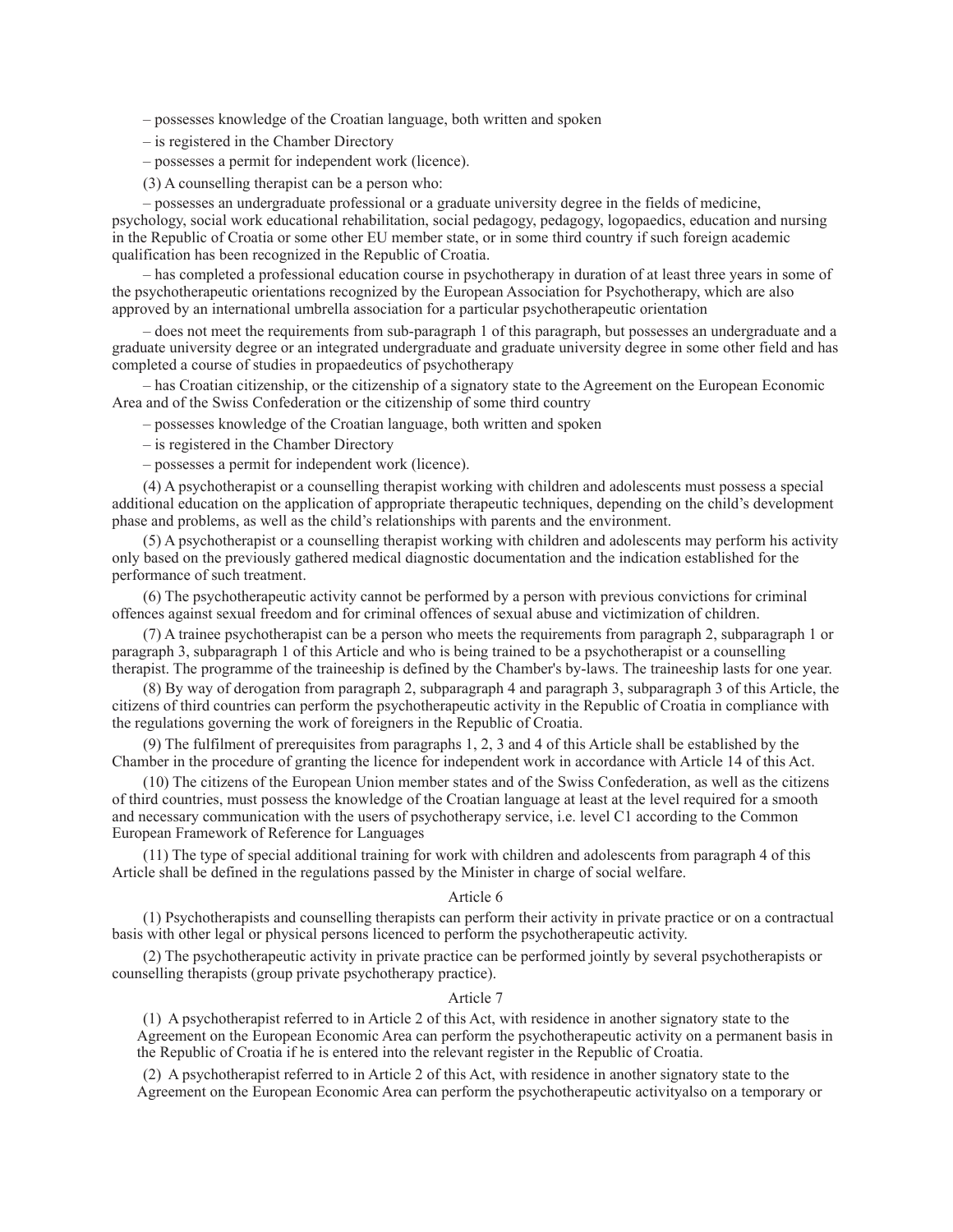occasional basis in the Republic of Croatia, with no obligation to register the official seat and the psychotherapeutic activity into the relevant register in the Republic of Croatia, pursuant to the Services Act.

(3) A psychotherapist referred to in paragraph 2 of this Article is obliged to inform via e-mail the Point of Single Contact or the Ministry in charge of psychotherapeutic activity about his intention to render his services on a temporary or occasional basis.

### Article 8

(1) Psychotherapists and counselling therapists can run their private psychotherapy practice if they:

- possess a required licence
- dispose of adequate space and equipment

– possess business capacity.

(2) The application to run a private psychotherapy practice has to be submitted to the Chamber and the Chamber issues a permit to start the private practice if the prerequisites from paragraph 1 of this Article have been met.

(3) The registered address of the practice has to be obligatorily communicated via e-mail to the Chamber for the purpose of being registered into the Directory of psychotherapists, counselling therapists and trainee psychotherapists. The psychotherapists and the counselling therapists are obliged to inform the Chamber of any change of their registered seat within eight days.

(4) A psychotherapist has to put clear signage on the premises of his psychotherapeutic practice and a counselling therapist has to clearly indicate that he is providing the service of counselling.

(5) If due to physical and/or psychological difficulties the client is not able to come to the premises of the practice and if the psychotherapist or the counselling therapist has a contract on co-operation with an individual or with another legal entity, then the psychotherapist or the counselling therapist may render their services outside their business premises or by home visits to the person receiving psychotherapeutic help. The decision on the performance of activity outside their business premises has to be passed by the psychotherapist's and the counselling therapist's expert evaluation, in compliance with professional and ethical standards.

(6) The way of advertising and the way of putting signage of private practice, as well as the prerequisites regarding the space and equipment required for work are provided for in the by-laws passed by the Minister in charge of social welfare.

### Article 9

(1) Several psychotherapists or counselling therapists running a group private practice shall define their mutual rights and obligations in writing.

(2) The psychotherapists or the counselling therapists running a group private practice have to meet the requirements set forth in Article 5, paragraph 2 or 3 of this Act.

(3) The application to perform a group psychotherapy practice has to be submitted to the Chamber and the Chamber decides to issue a permit to commence private practice if the prerequisites from paragraphs 1 and 2 of this Article have been met.

(4) The application from paragraph 3 of this Article is free of charge.

### Article 10

(1) A business entity in form of a company or a craft may be established for the purpose of performing the psychotherapeutic activity.

(2) The psychotherapeutic activity in a company or a craft shall be performed by a psychotherapist or a counselling therapist who meet the requirements stipulated in Article 5 of this Act.

(3) The application to perform the psychotherapeutic activityin a company or a craft has to be submitted to the Chamber and the Chamber decides to issue a permit for work if the prerequisites from Article 5 of this Act have been met.

#### Article 11

A company or a craft performing the psychotherapeutic activityshall be registeredin the register of companies or crafts.

### Article 12

(1) The applications mentioned in Article 8, paragraph 2, Article 9, paragraph 3 and Article 10, paragraph 3 of this Act may be submitted in electronic form through thePoint of Single Contact for services, in compliance with the law governing the rendering of services.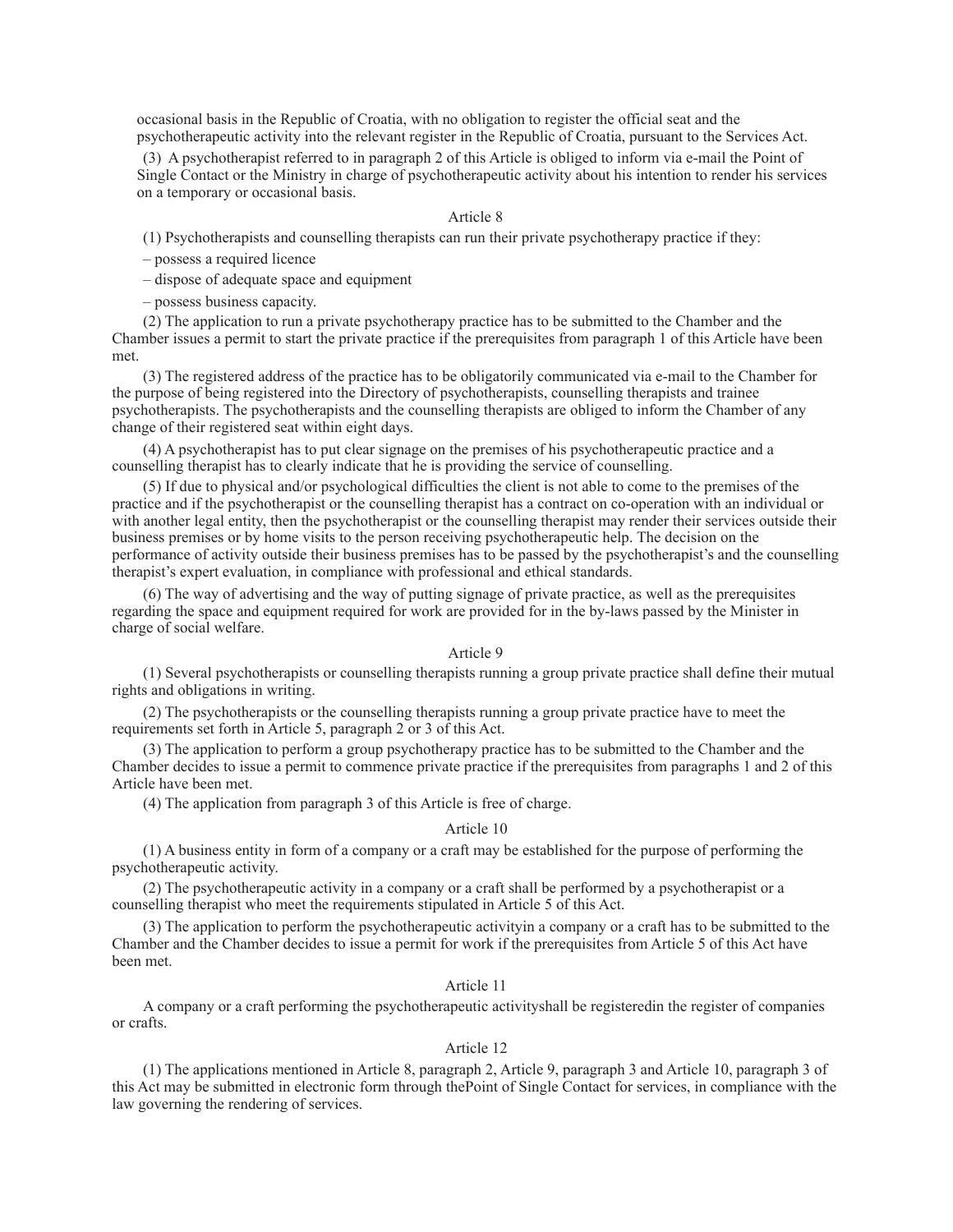(2) Upon approval of the application for the psychotherapeutic practice from Article 8, paragraph 2, Article 9, paragraph 3 or Article 10, paragraph 3 of this Act, the Chamber shall make appropriate registration into the relevant Register.

(3) No complaint may be lodged against the decision from Article 8, paragraph 2, Article 9, paragraph 3 or Article 10, paragraph 3 of this Act. A dissatisfied party may contest the decision by bringing the case before the Administrative Court.

### Article 13

(1) A person who meets the requirements for the performance of psychotherapeutic activity is authorised to indicate, after his name and title of his basic profession, also the title "Psychotherapist" or "Counselling Therapist" along with the designation of the psychotherapeutic orientation.

(2) The psychotherapeutic orientations that are not based on the programmes of recognized psychotherapeutic orientations in the Republic of Croatia, of other European Union member states or third countries, are subject to the approval of the Executive Committee of the Chamber, in compliance with the special conditions defined by decision of the Chamber Assembly.

# III. LICENCE ISSUANCE

# Article 14

(1) Licence is a public document proving the professional competence for independent performance of the psychotherapeutic activity.

(2) The licence shall be issued by the Chamber within 30 days after the application has been filed.

(3) The decision on the issuance or withdrawal of the licence shall be passed by the Chamber.

(4) The issuance of the licence is free of charge.

(5) No complaint may be lodged against the decision from paragraph 1 of this Article. A dissatisfied party may contest the decision by bringing the case before the Administrative Court

### Article 15

(1) The licence can be acquired based on professional training completed in an organisation providing education in psychotherapy, in accordance with the Chamber's approval.

(2) The licence is issued for an indefinite period of time, with the obligation to undergo continuing professional development.

(3) The system of awarding points for the continuing professional development of psychotherapists and counselling therapists shall be established by the Chamber's decision.

### Article 16

The Chamber may withdraw a psychotherapists's or a counselling therapist's licence if he:

– breaches the provision of this Act and the provisions of the Psychotherapeutic Code of Ethics

– performs the psychotherapeutic activity in an unprofessional manner, either due to lack of knowledge or by negligence

– committed a criminal offence while performing the psychotherapeutic activity for which he was sentenced to prison by a res judicata court decision

– does not undergo continuing professional development in accordance with Article 15, paragraphs 2 and 3 of this Act.

# Article 17

(1) Psychotherapists, counselling therapists and trainee psychotherapists have to keep record of their psychotherapeutic activity.

(2) The way of maintaining and storing the records of their psychotherapeutic activity shall be defined in the by-law of the Minister in charge of social welfare.

### Article 18

Psychotherapists, counselling therapists and trainee psychotherapists ere entered into the Directory of psychotherapists, counselling therapists and trainee psychotherapists.

# IV. TERMINATION OF RIGHTS REQUIRED TO PERFORM THE PSYCHOTHERAPEUTIC ACTIVITY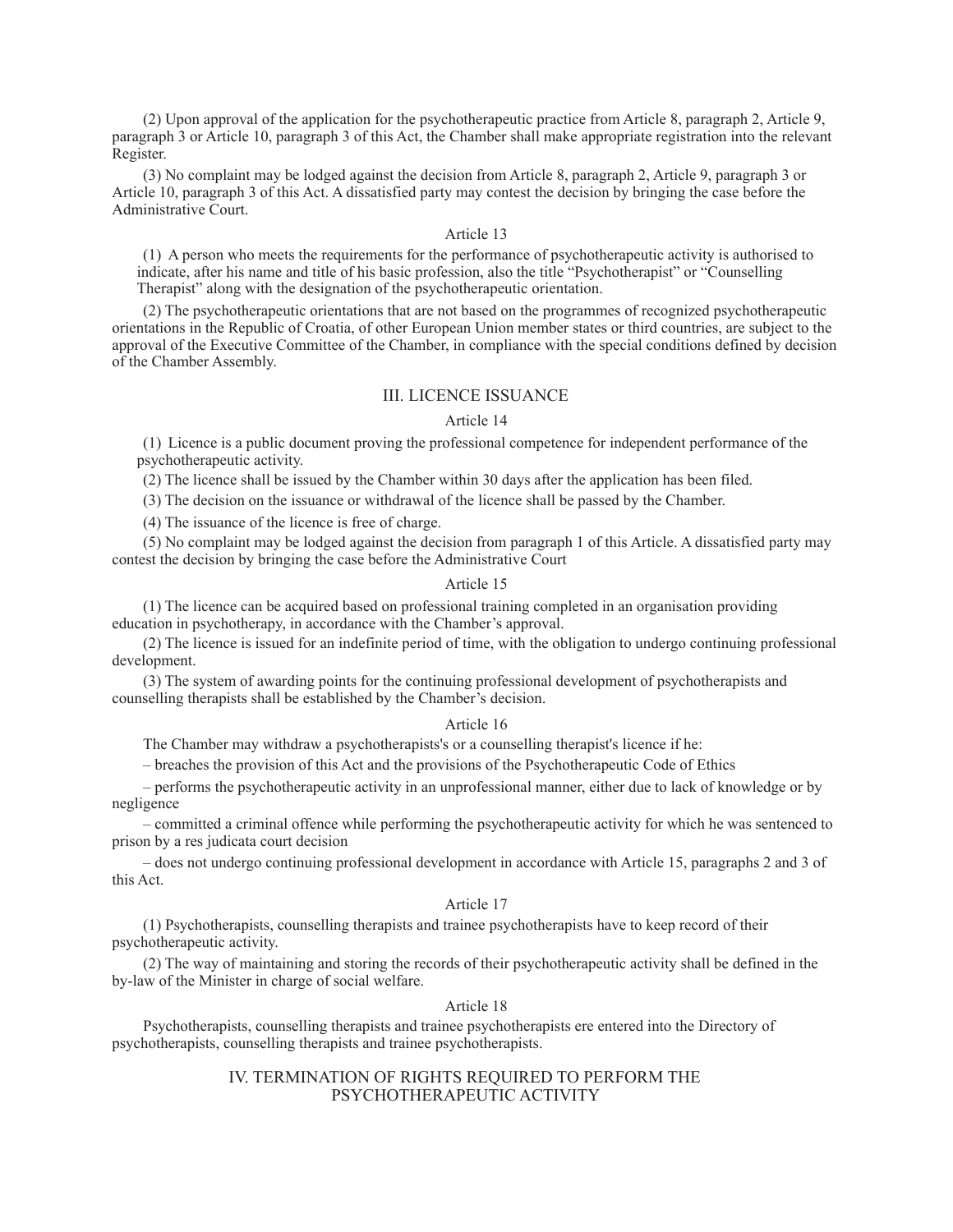# Article 19

(1) The right of a psychotherapist and a counselling therapist to perform the psychotherapeutic activity shall terminate if a psychotherapist and a counselling therapist:

– dies

– loses his business capacity

– becomes permanently incapable to perform the psychotherapeutic activity for health reasons

– if a security measure of prohibition to engage in an activity or duty has been imposed on him

– if by decision of a competent Chamber's body a disciplinary measure of temporary or permanent withdrawal of licence has been imposed on him

– renounces the right to perform the psychotherapeutic activity

– if by decision of the disciplinary Chamber's body is found unworthy to perform the psychotherapeutic activity

– in other cases as foreseen in the Chamber's by-laws.

(2) A psychotherapist and a counselling therapist may not perform the psychotherapeutic activity as of the day of delivery of the enforceable Chamber's decision on termination of the right to perform the psychotherapeutic activity for the reasons stated in paragraph 1 of this Article.

(3) The Chamber shall issue a decision of termination of the activity.

(4) No complaint may be lodged against the decision from paragraph 3 of this Article. A dissatisfied party may contest the decision by bringing the case before the Administrative Court.

### V. CHAMBER

# Article 20

(1) The psychotherapists and the counselling therapists, citizens of the republic of Croatia, of other states within the European Economic Area and of third countries, who want to perform the psychotherapeutic activity on the territory of the Republic of Croatia, may join the Chamber. The membership in the Chamber is voluntary.

(2) The trainee psychotherapists are issued a decision that allows their traineeship work. The trainee psychotherapists may join the Chamber.

(3) No complaint may be lodged against the decision from paragraph 2 of this Article. A dissatisfied party may contest the decision by bringing the case before the Administrative Court.

# Article 21

(1) The Chamber is an independent professional organization with a legal person status, possessing public authority powers.

(2) The Chamber preserves the reputation and the rights of psychotherapists and counselling therapists, conducts professional supervision over their work, promotes, represents and aligns joint interests of psychotherapists and counselling therapists before state bodies and other bodies in the Republic of Croatia and abroad and provides professional assistance and protection to its members.

(3) The registered office of the Chamber is in Zagreb.

(4) The Chamber shall be entered into the Court Register.

### Article 22

The founders of the Chamber are the Republic of Croatia and the Croatian League of Psychotherapy Associations(SavezpsihoterapijskihudrugaHrvatske- SPUH). The rights and duties of the founders on behalf of the Republic of Croatia are exercised by the Ministry in charge of social welfare.

# Article 23

The Chamber shall exercise the following public authority powers:

– maintain the directory of psychotherapists, counselling therapists and trainee psychotherapists

– maintain the register of psychotherapists and counselling therapists who run group psychotherapeutic practice

- maintain the register of companies and crafts performing psychotherapeutic activity
- issuethe permits for independent work (licence)
- issue the permits for commencement of private practice
- issue the permits for traineeship work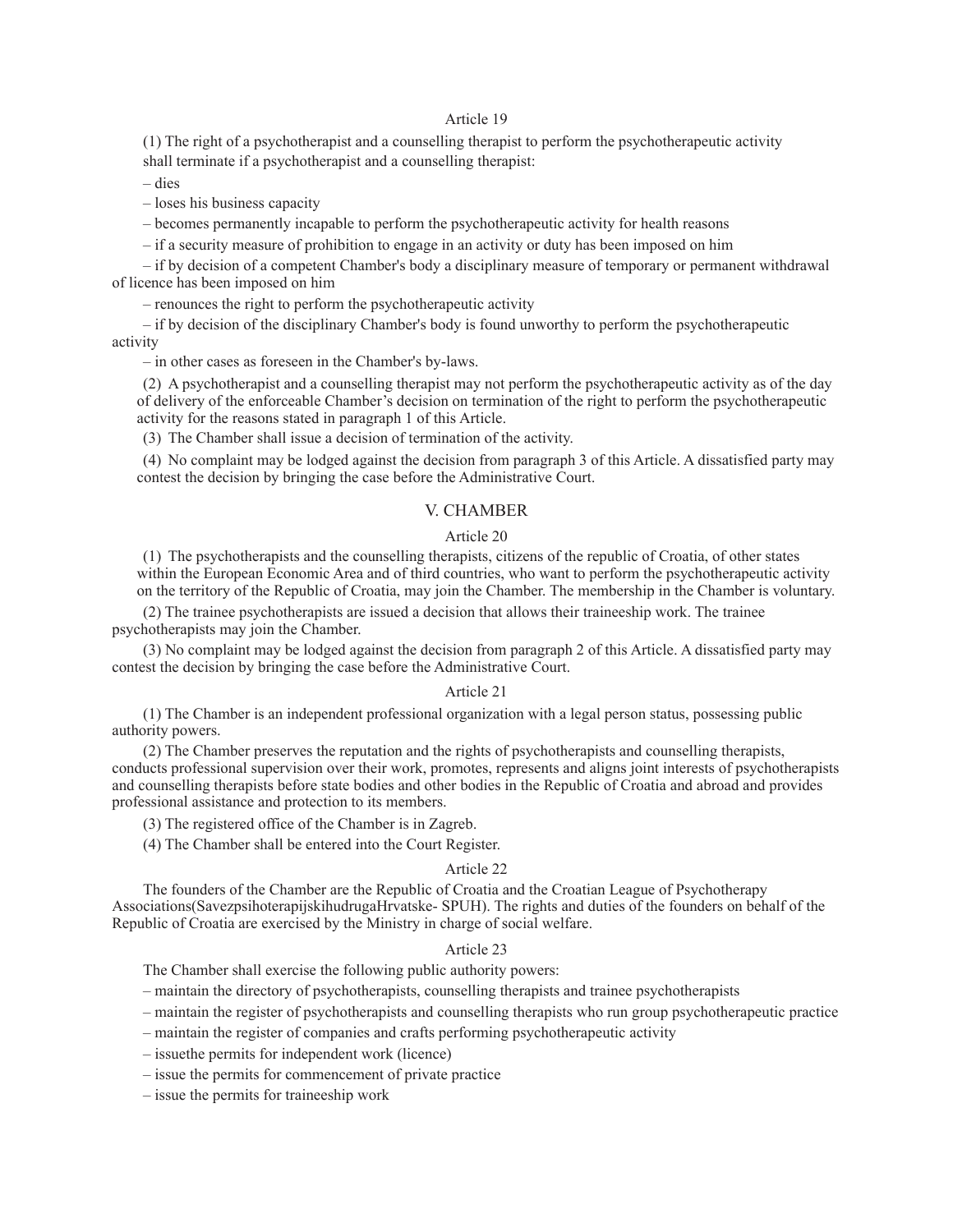– performprofessional supervision over the work of psychotherapists, counselling therapists and trainee psychotherapists.

### Article 24

Besides the public authority powers described in Article 23 of this Act, the Chamber also performs the followingactivities:

– maintains the Directory of psychotherapist and counselling therapists supervisors and the Directory of mentors/ supervisors for trainee psychotherapists, based on the submitted certificates of completed training programme in a particular psychotherapy orientation

– passes the psychotherapy code of ethics

– organizes, supervises and evaluates the professional development of psychotherapists and counselling therapists

– draws up the plan of professional development for the current year

– keeps record of submitted certificates of completed training programmes

– maintains a list of psychotherapeutic orientations and training programmes

– makes proposals and provides expert opinions in the drafting phase of regulations that have impact on the development of the psychotherapeutic activity

– monitors, studies and provides professional supervision of the psychotherapeutic activity

– collaborates with other professional organisations, professional and scientific institutions in the Republic of Croatia and abroad

– defines disciplinary measures for minor and more severe violations of work obligations

– carries out disciplinary proceedings and decides on the measures for disciplinary offences

– represents Chamber members in defending their professional interests

– cooperates with competent inspections

– performs other activities as set forth in this Act, in the Articles and in other general by-laws of the Chamber.

#### Article 25

(1) The funding for the realization of the Camber's objectives and tasksshall be obtained from registration fees, membership fees and from other sources obtained through the Chamber's activities. The payment of fees to the Chamber is voluntary with respect to membership.

(2) The psychotherapists who decide on a voluntary basis to become members of the Chamber shall regularly pay the membership fee and settle any other obligations towards the Chamber. The amount of registration fee, membership fee and professional examination fee shall be determined by decision of the Chamber's Assembly, with prior approval of the Ministry in charge of social welfare.

(3) The funding required for the establishment of the Chamber in accordance with Article 22 of this Act shall be obtained from the state budget of the Republic of Croatia.

#### Article 26

(1) The Chamber shall have the following bodies: the Assembly, the Management Board, the Executive Board, the President and other bodies provided for in the Articles of Association of the Chamber.

(2) The organization, competence, composition, election procedure and the rights and duties of the bodies of the Chamber shall be determined in detail by the Articles of Association and other general by-laws of the Chamber.

### Article 27

(1) The Assembly of the Chamber shall be the Chamber's highest body that makes decisions in accordance with the powers conferred on it by this Act and the Articles of Association of the Chamber.

(2) The Assembly of the Chamber shall be composed of all members of the Chamber, chaired by the President of the Chamber.

### Article 28

(1) Meetings of the Assembly may be regular or special.

(2) A regular meeting of the Assembly of the Chamber shall be convened by the President of the Chamber at least once a year.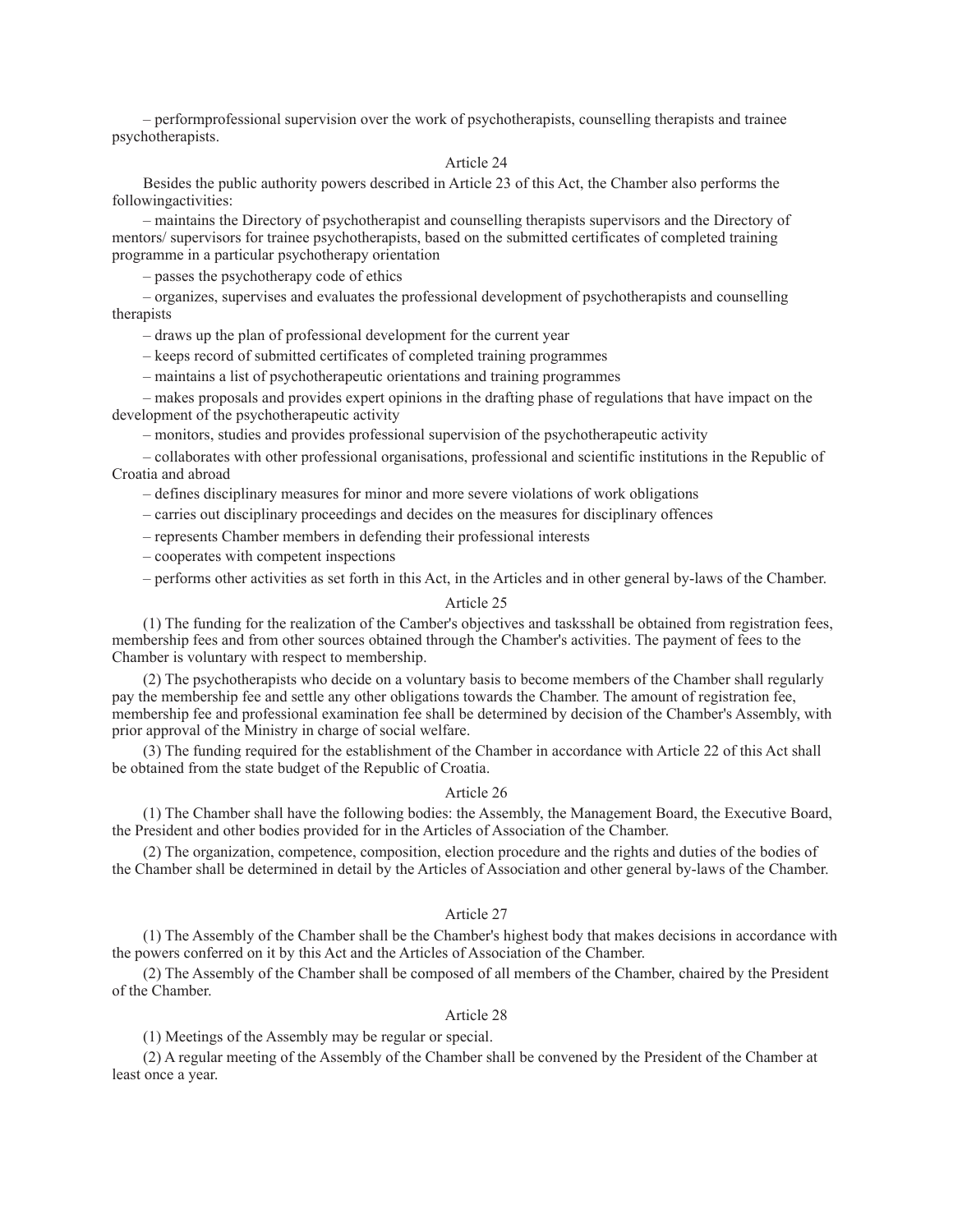(3) The President of the Chamber may convene a special meeting of the Chamber's Assembly at any time to address specific issues, if requested in writing by the Management Board of the Chamber or by at least one third of the members of the Chamber, stating the issues to be discussed.

(4) In the case referred to in paragraph 2 of this Article, the President of the Chamber shall, not later than 21 days after receiving the request to convene a meeting of the Assembly of the Chamber, convene a special meeting of the Assembly of the Chamber and propose the agenda that must be sent together with the invitation.

### Article 29

(1) The Assembly of the Chamber shall adopt:

– the Articles of Association of the Chamber and other general by-laws determined by this Act and the Articles of Association of the Chamber

– the work programme of the Chamber, and shall approve a report on the execution of such programme

– the annual income and expenses budget of the Chamber and shall approve a report on the implementation of such budget

– rules of procedure of the Assembly and of other bodies of the Chamber

– strategic decisions important for the work of the Chamber

– other by-laws provided for in this Act or in the Articles of Association of theChamber.

(2) The Assembly of the Chamber shall decide on:

– the amount of the registration and membership fees and of the fees for services providedby the Chamber –calls for elections and shall make appointments and dismissals in accordance with this Act, the Articles of

Association and other general by-laws of the Chamber

– relations and cooperation with other chambers and associations for the purpose of implementing programmes of common interest, and

– other matters provided for in this Act or in the Articles of Association of the Chamber.

(3) The Assembly of the Chamber shall also carry out other tasks provided for in this Act and in the Articles of Association of the Chamber.

### Article 30

The Assembly of the Chamber shall adopt its decisions by majority of the total number of members present in the Assembly's meeting and the members of the Assembly who cast their votes electronically.

### Article 31

(1) The Management Board of the Chamber shall be the executive body responsible for managing the operations of the Chamber and for the execution of the Chamber's work programme and of the decisions taken by the Chamber.

(2) The Management Board of the Chamber shall have 11 members elected by the Assembly in such a way that the President and the Vice-President of the Croatian Psychotherapists Chamber and the representatives of the founders shall become members of the Management Board by position and the other seven members shall be elected by the Assembly from among the rest of the members of the Assembly. The President of the Croatian Psychotherapists Chamber (hereinafter referred to as: Chamber President) shall assume the position of the President of the Management Board.

(3) The President of the Chamber shall chair the meetings and manage the work of the Management Board.

(4) The Management Board of the Chamber shall have the following duties:

– to implement the decisions and conclusions of the Assembly of the Chamber

– to prepare proposals for the Articles of Association of the Chamber and for general by-laws to be adopted by the Assembly of the Chamber

– to propose decisions, conclusions and positions and provide opinions on matters discussed by the Assembly of the Chamber

– to determine and coordinate the interests of the Chamber members when designing economic policy measures and drafting laws and subordinate legislation

– to assess the impact of the applicable legislation and to propose to state administration bodies new measures for strengthening the psychotherapeutic activity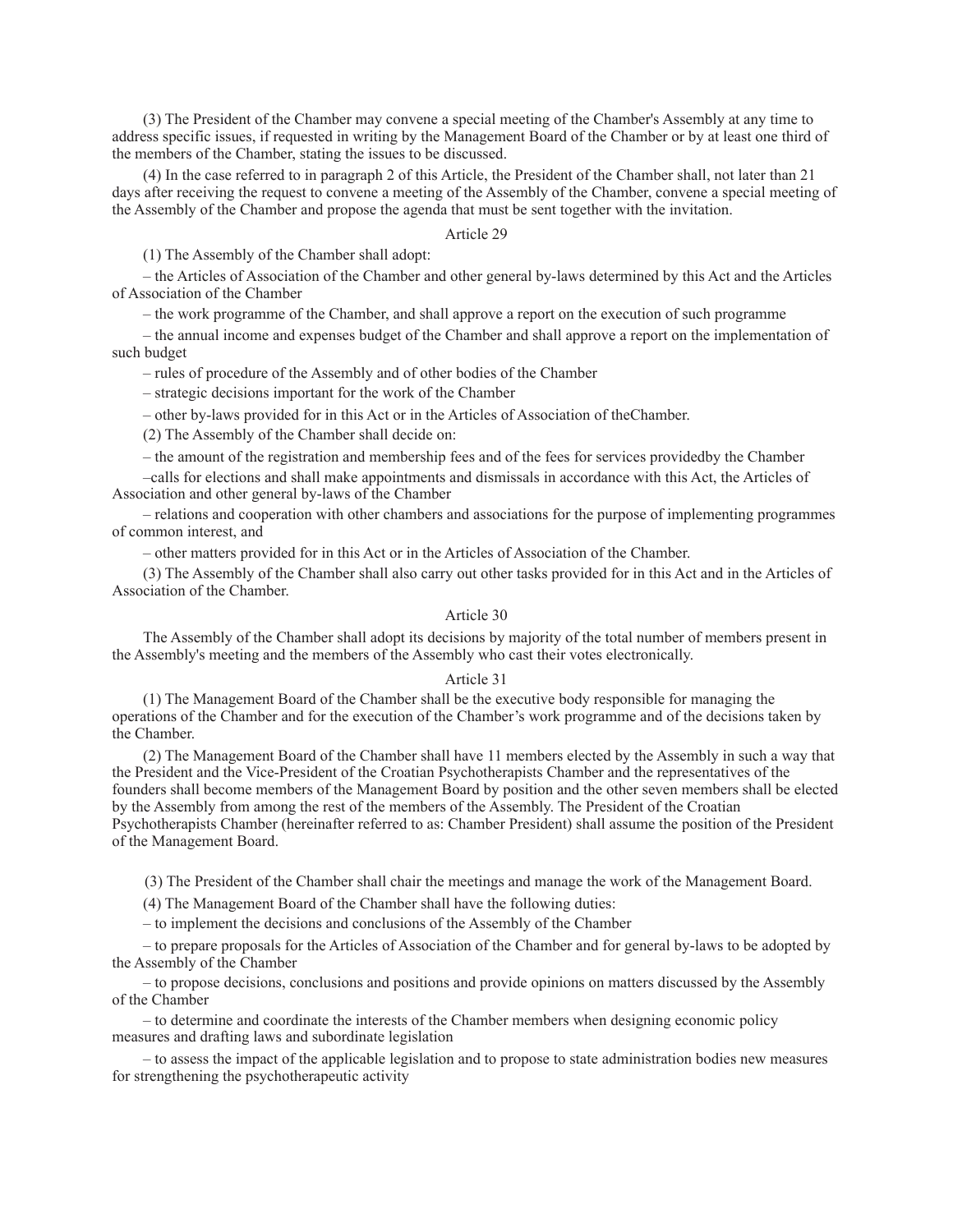– to establish, and appoint members of, working groups, commissions, expertcouncils, expert working groups for specific areas providing binding expert opinions

– to resolve all matters which are not within the scope of work of any other body of the Chamber.

(5) The Management Board shall also carry out other tasks provided for in this Act and in the Articles of Association of the Chamber.

### Article 32

(1) The Executive Board of the Chamber consists of the President of the Chamber, Vice-President, Secretary, Treasurer, official in charge of keeping directories and registers of the Chamber and one more member.

(2) The Executive Board is chaired by the President of the Chamber.

# Article 33

The Executive Board of the Chamber shall:

1.maintain the Directory of psychotherapists, counselling therapists and trainee therapists

2. maintain the Register of psychotherapists and counselling therapists having group private practice

3. maintain the Register of companies and crafts performing the psychotherapeutic activity

4. issue permits for independent work (licence) and permits for trainee work

5. issue decisions granting approval to commencepractice

6. decide on temporary suspension of a psychotherapist or a counselling therapist

7. maintain the Directory of supervisors for psychotherapists and counselling therapists, and the Directory of mentors/ supervisors for trainee psychotherapists, based on presented certificates of completed training programme in particular psychotherapeutic orientations

8. maintain a list of psychotherapeutic orientations and training programmes

9. carry out other tasks provided for in this Act, in the Articles of Association and other general by-laws of the Chamber.

# Article 34

(1) The meetings of the Executive Board shall be convened by the President of the Chamber.

(2) The presence of the majority of members of the Executive Board is required to pass valid conclusions. Conclusions are adopted by the majority of votes of all members.

(3) The Executive Board informs the Management Board of its conclusions and its work in its first regular meeting.

(4) The Executive Board of the Chamber shall be accountable for its work to the Management Board of the Chamber.

### Article 35

(1) The Assembly of the Chamber shall elect the President of the Chamber from among its members.

(2) The Assembly of the Chamber shall also elect the Vice-President of the Chamber from among its members, who shall replace the President in the case of absence.

(3) The President and the Vice-President of the Chamber shall be elected for a term of office of four years and may be re-elected for one further term of office.

(4) The President of the Chamber shall represent the Chamber and shall be responsible for the legality of its work and shall carry out other tasks as provided for in this Act and in the Articles of Association of the Chamber.

(5) The President of the Chamber may independently decide on the conclusion of legal transactions the value of which does not exceed the amount determined by the Articles of Association of the Chamber.

(6) The President of the Chamber shall decide on the conclusion of employment contracts and on the rights and obligations ensuing from employment, unless otherwise provided for in the Articles of Association of the Chamber.

(7) The President of the Chamber shall perform his function on the basis of an employment contract or without taking up employment with the Chamber.

(8) The President of the Chamber shall be accountable to the Assembly of the Chamber for his work.

# VI. PROFESSIONAL SUPERVISION

Article 36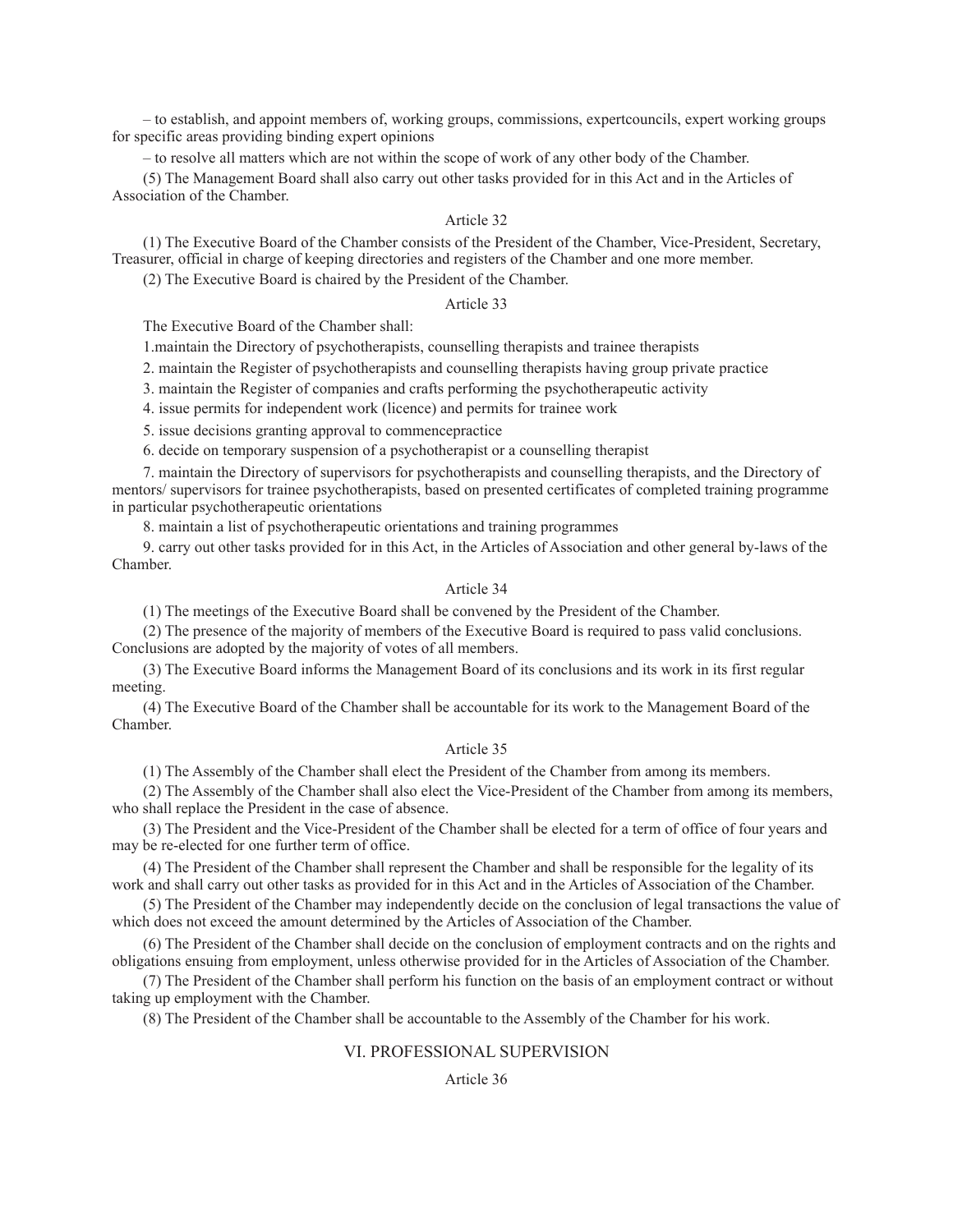(1) Professional supervision over psychotherapists' and counselling therapists' work shall be carried out by the Chamber.

(2) Professional supervision encompasses the evaluation of professionalism and ethics in the performance of the psychotherapeutic activity, and the quality and scope of rendered services.

(3) The Chamber shall perform a professional supervision ex officio, and also upon request of a physical or legal person, if there is a justified cause.

(4) The manner, conditions and the procedure for the performance of a professional supervision shall be laid down in the by-law passed by the Minister in charge of social welfare.

### Article 37

(1) Based on the report on performed supervision over a psychotherapist's or a counselling therapist's work, the Chamber may decide, in accordance with its regulations:

– to prohibit the performance of activities in which certain shortcomings are detected,until such shortcomings are eliminated,

– to temporarily or permanently withdraw the licence for psychotherapeutic activity

– to impose the obligation of further professional development for the psychotherapist or counselling therapist for whom it has been established to possess insufficient professional training.

(2) No complaint may be lodged against the decision based on this Article. A dissatisfied party may contest the decision by bringing the case before the Administrative Court.

# VII. SUPERVISION OVER LEGALITY OF WORK

### Article 38

(1) Administrative supervision over the legality of work undertaken by the Chamber in exercising the public powers conferred on it shall be conducted by the Ministry in charge of social welfare.

(2) When conducting supervision from paragraph 1 of this Article, the Ministry in charge of social welfare may request the Chamber to provide relevant reports and data.

(3) The Chamber is obliged to deliver the reports and data referred to in paragraph 2 of this Article to the Ministry within 30 days or within that period inform about the reasons for which it is no table to deliver what is required.

### VIII. PENALIZATION

### Article 39

(1) A legal person that, for the purpose of performance of psychotherapeutic activities, hires or enters into a service contract with the persons who do not meet the requirements defined in Article 5 of this Act shall be punished by a fine in the amount of 10,000.00 to 50,000.00 HRK.

(2) A physical person who performs the psychotherapeutic activity and does not meet the requirements defined in Article 5 of this Act shall be punished by a fine in the amount of 5,000.00 to 10,000.00 HRK

#### Article 40

A psychotherapist or a counselling therapist who does not meet the requirements defined in the Code of Psychotherapeutic Ethics defined in Article 24, paragraph 1, subparagraph 2 of this Act, shall be punished by a fine in the amount of 5,000.00 to 10,000.00 HRK.

### IX. TRANSITIONAL AND FINAL PROVISIONS

### Article 41

(1) The Ministry in charge of social policies and the Croatian League of Psychotherapy Associations shall establish the Chamber within a period of one year after this Act comes into force.

(2) The Chamber shall adopt the Articles of Association of the Chamber and general by-laws from Article 29, paragraph 1, subparagraph 1, within six months after the date of its establishment.

(3) The regulations from Article 5, paragraph 11, Article 8, paragraph 6, Article 17, paragraph 2 and Article 36, paragraph 4 of this Act, to be adopted by the Minister in charge of welfare, shall be passed within two years after this Act comes into force.